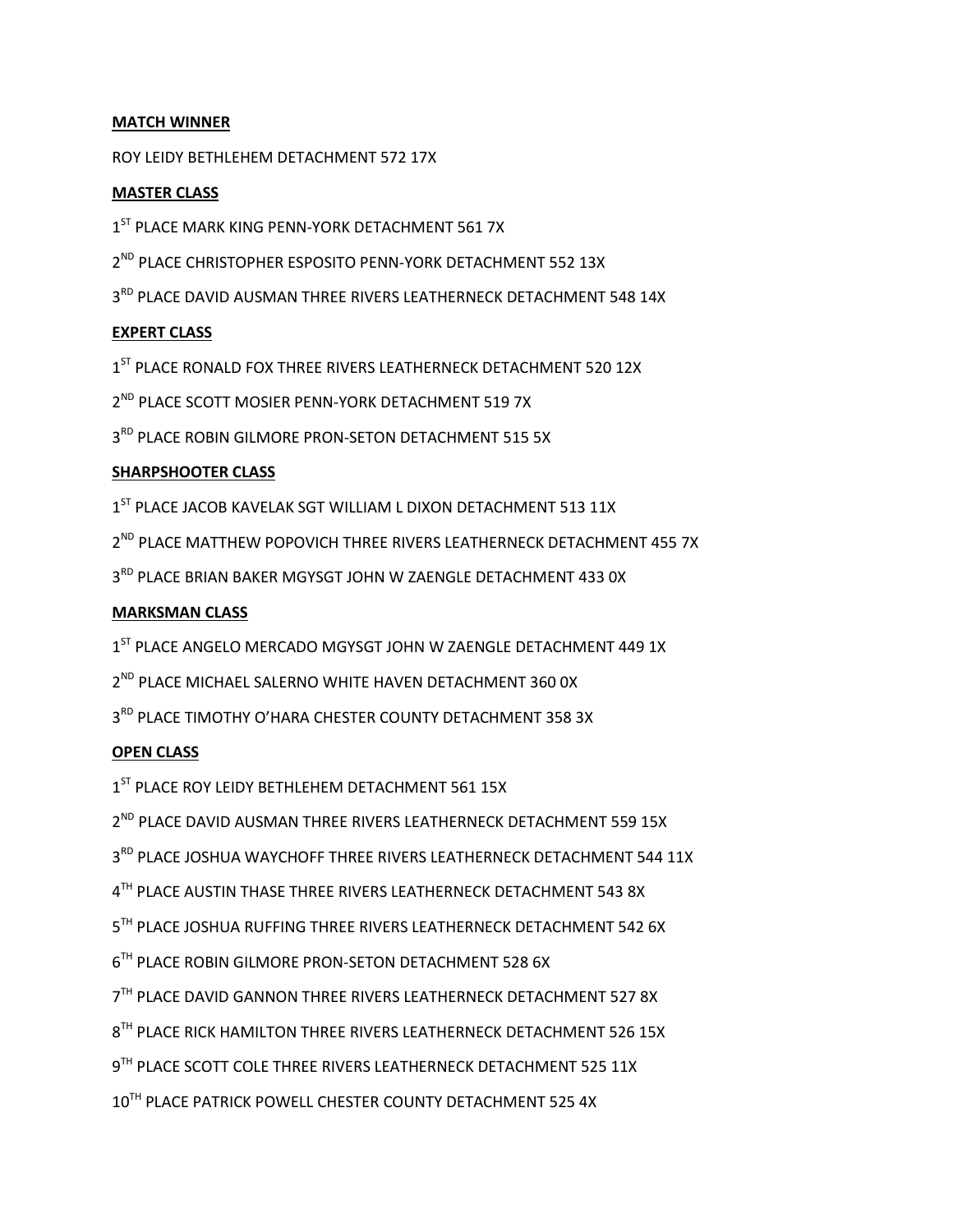#### **TEAM WINNERS**

#### **MASTER TEAMS**

# 1<sup>ST</sup> PLACE THREE RIVERS LEATHERNECK DETACHMENT 2631 40X

DAVID AUSMAN 548 14X, AUSTIN THASE 540 5X, JOSHUA WAYCHOFF 530 5X, RICK HAMILTON 513 13X, JAMES DEMPSEY, JR. 500 3X

#### 2<sup>ND</sup> PLACE PENN-YORK DETACHMENT 2511 39X

MARK KING 561 7X, CHRISTOPHER ESPOSITO 552 13X, DUANE PEROZZI 483 7X, CHARLES STRICKLAND 471 8X, DEAN CACCIAVILLANO 444 2X

# 3RD PLACE SHANGRI-LA DETACHMENT 1350 4X

GEORGE HARTING 448 4X, RAYMOND MIHALIC 264 0X, DAVID MOLESWORTH 251 0X, RICHARD GOLLING 173 0X

#### **EXPERT TEAMS**

#### 1<sup>ST</sup> PLACE THREE RIVERS LEATHERNECK DETACHMENT 2444 25X

JOSHUA RUFFING 538 8X, HOWARD COUTU 492 7X, JAMES WAYCHOFF 495 5X, DAVID BOOHER 464 3X, MATTHEW WAYCHOFF 455 2X

# 2<sup>ND</sup> PLACE THREE RIVERS LEATHERNECK DETACHMENT 2441 29X

RONALD FOX 520 12X, GEORGE SUMMERSGILL 502 4X, RICHARD MANGINO 496 4X, SCOTT COLE 486 7X, P. PHILLIP CERUSSI, JR. 437 2X

# 3<sup>RD</sup> PLACE CHESTER COUNTY DETACHMENT 2347 22X

PATRICK POWELL 511 7X, CHARLES WERTZ 502 4X, ROBERT SAENZ 462 4X, PATRICK VOLLMER 444 5X, ALBERT HARPER 428 2X

#### **SHARPSHOOTER TEAMS**

#### $1^\text{ST}$  PLACE PENN-YORK DETACHMENT 1963 15X

SCOTT MOSIER 519 7X, ROY SCHRIMP 381 4X, CHARLES MOSIER 371 4X, MILFORD HORROCKS 349 OX, PAULA CACCIAVILLANO 343 4X

#### 2<sup>ND</sup> PLACE SSGT KARL G TAYLOR 1908 11X

FRANK KIPPENBROCK 512 7X, DOUGLAS PUTT 409 1X, DANIEL ROTONDO 406 1X, KEVIN OLIVER 403 1X, MICHAEL BETTS 178 1X

# 3RD UPPER DARBY DETACHMENT 1874 19X

# JOHN HUGHES 517 8X, MARTIN MACK 444 5X, ALLEN DICK 431 5X, RICH MCMONAGLE 283 1X, STEVE QUINN 199 0X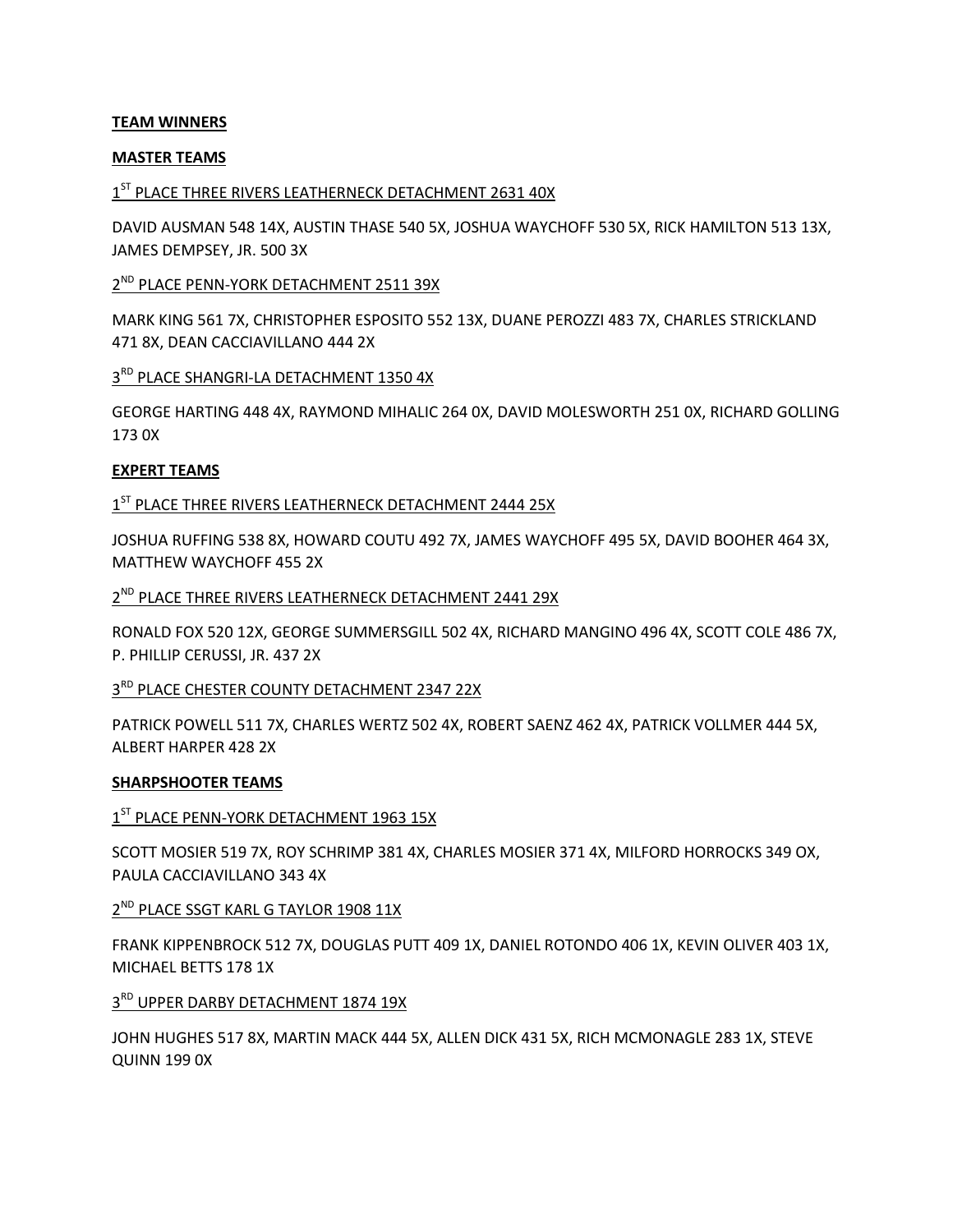# **MARKSMAN TEAMS**

1<sup>ST</sup> PLACE DELAWARE COUNTY 1326 6X

RICK GILL 342 2X, ALAN STANISKIS 269 1X, AMY NEILEY 253 2X, ALBERT STROHM 24R8 1X

# 2<sup>ND</sup> PLACE CONEMAUGH VALLEY 1286 4X

MICHAEL BERGAN 370 2X, GERALD HORVATH 360 2X, KENNETH COSTLOW 196 OX, RANDY REYNOLDS 128 0X

3<sup>RD</sup> PLACE NO QUALIFIED TEAM WINNER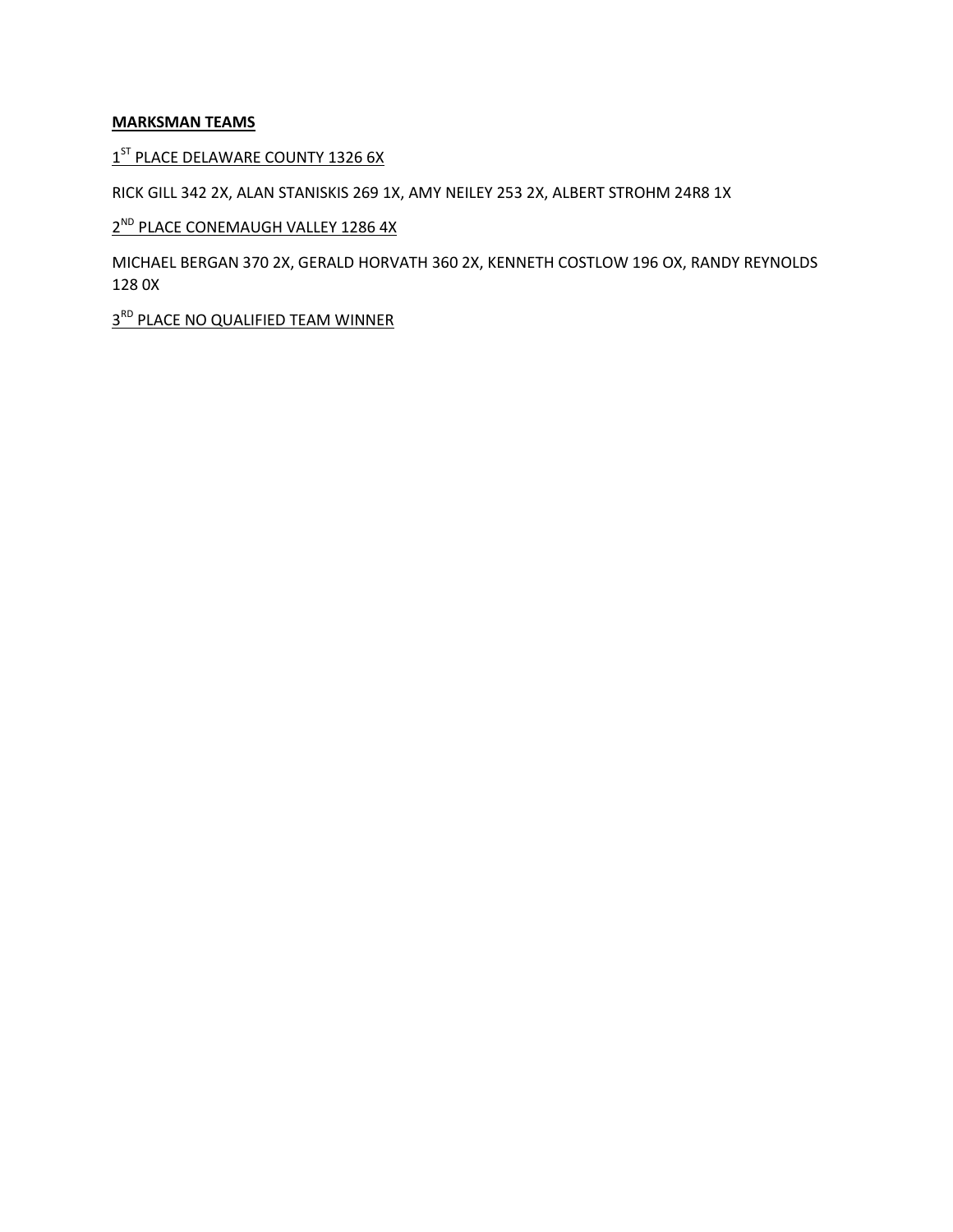| Last name       | <b>First Name</b> | ΜI                      | <b>Class</b>             | <b>G</b> Total | <b>Total X</b>          | 2018                     |
|-----------------|-------------------|-------------------------|--------------------------|----------------|-------------------------|--------------------------|
| Albitz          | Kenneth           | E                       | O                        | 509            | $\overline{11}$         | M                        |
| Albitz          | Kenneth           | E                       | $M+$                     | 500            | 6                       | M                        |
| Anderson        | Scott             | $\overline{\mathsf{S}}$ | E                        | 375            | $\overline{2}$          | $\sf S$                  |
| Ausman          | David             | $\sf J$                 | O                        | 559            | $\overline{15}$         | M                        |
| Ausman          | David             | J                       | M                        | 548            | 14                      | M                        |
| Ayers           | David             | $\overline{F}$          | E                        | 434            | 4                       | E                        |
| Ayers           | David             | $\overline{F}$          | O                        | 436            | $\mathbf{2}$            | $\overline{E}$           |
| <b>Baker</b>    | <b>Brian</b>      | $\mathsf J$             | $\overline{\mathsf{S}}$  | 433            | $\mathbf 0$             | $\overline{E}$           |
| <b>Baker</b>    | <b>Brian</b>      | $\overline{\mathsf{J}}$ | $\overline{0}$           | 239            | $\pmb{0}$               | MK                       |
| <b>Banaszek</b> | Mark              | T                       | E                        | 510            | 8                       | M                        |
| <b>Banaszek</b> | Edward            | Α                       | $\overline{\mathsf{s}}$  | 275            | $\overline{\mathbf{0}}$ | $\overline{\mathsf{MK}}$ |
| Bergan          | Michael           | $\overline{\mathsf{v}}$ | Ē                        | 370            | $\overline{2}$          | $\overline{\mathsf{S}}$  |
| <b>Betts</b>    | Michael           | $\overline{\mathsf{S}}$ | $\overline{\mathsf{MK}}$ | 178            | $\overline{\mathbf{1}}$ | $\overline{\mathsf{MK}}$ |
| Beyer           | Lee               | $\overline{\mathsf{C}}$ | $\overline{\mathsf{S}}$  | 405            | $\overline{1}$          | E                        |
| Booher          | David             | $\overline{L}$          | $\overline{E}$           | 464            | $\overline{3}$          | $\overline{E}$           |
| <b>Brown</b>    | Terry             | L                       | MK                       | 233            | 1                       | MK                       |
| <b>Brown</b>    | Dennis            | J                       | O                        | 495            | $\overline{\mathbf{4}}$ | $\overline{E}$           |
| Brown           | Dennis            | $\sf J$                 | E                        | 431            | $\overline{\mathbf{2}}$ | $\overline{E}$           |
| Brown, III      | James             | E                       | MK                       | 193            | $\mathbf 1$             | MK                       |
| <b>Buckta</b>   | David             | M                       | O                        | 404            | $\overline{1}$          | $\overline{E}$           |
| <b>Buckta</b>   | David             | M                       | S                        | 400            | 6                       | $\overline{E}$           |
| Cacciavillano   | Dean              |                         | $\overline{E}$           | 444            | $\overline{\mathbf{2}}$ | $\overline{E}$           |
| Cacciavillano   | Paula             |                         | $\overline{\mathsf{s}}$  | 343            | $\overline{4}$          | $\overline{\mathsf{S}}$  |
| Cannon          | Robert            | Α                       | $\overline{\mathsf{MK}}$ | 321            | $\overline{\mathbf{3}}$ | $\overline{\mathsf{S}}$  |
| Cantrell        | Grant             |                         | O                        | 285            | 1                       | MK                       |
| Cantrell        | Grant             |                         | $\sf S$                  | 283            | $\overline{\mathbf{2}}$ | MK                       |
| Cerussi, Jr.    | P. Phillip        |                         | $\overline{E}$           | 437            | $\mathbf 2$             | E                        |
| Clarkson        | Joe               |                         | O                        | 492            | $\overline{7}$          | E                        |
| Clarkson        | Joe               |                         | E                        | 426            | $\overline{\mathbf{4}}$ | E                        |
| Cole            | Scott             | R                       | $M+$                     | 486            | $\overline{7}$          | E                        |
| Cole            | Scott             | R                       | O                        | 525            | 11                      | M                        |
| Cosgrove        | Robert            | S                       | $M+$                     | 359            | 3                       | S                        |
| Costlow         | Kenneth           | D                       | MK                       | 196            | $\mathbf 0$             | MK                       |
| Coutu           | Howard            | W                       | E                        | 492            | $\overline{7}$          | E                        |
| Coutu           | Howard            | W                       | O                        | 473            | $\mathbf 3$             | E                        |
| Crawford        | John              | T                       | S                        | 379            | $\overline{\mathbf{2}}$ | S                        |
| Crivello        | Joseph            | Α                       | E                        | 489            | 6                       | E                        |
| Crivello        | Joseph            |                         | O                        | 510            | $\overline{7}$          | M                        |
| Cusumano        | Rod               |                         | E                        | 392            | $\mathbf 2$             | S                        |
| Dempsey         | Chris             | S                       | E                        | 494            | $\overline{\mathbf{7}}$ | E                        |
| Dempsey         | Jim               |                         | $\overline{O}$           | 479            | 5                       | E                        |
| Dempsey         | Chris             |                         | O                        | 454            | $\mathbf 3$             | E                        |
| Dempsey, Jr.    | James             | R                       | M                        | 500            | $\mathbf{3}$            | M                        |
| Desai           | Sunil             | B                       | S                        | 431            | $\mathbf 3$             | E                        |
| <b>Dick</b>     | Allen             |                         | E                        | 431            | 5                       | E                        |
| Dixon           | Paul              | Α                       | O                        | 499            | 8                       | E                        |
| Dixon           | Paul              | А                       | E                        | 309            | $\pmb{0}$               | S                        |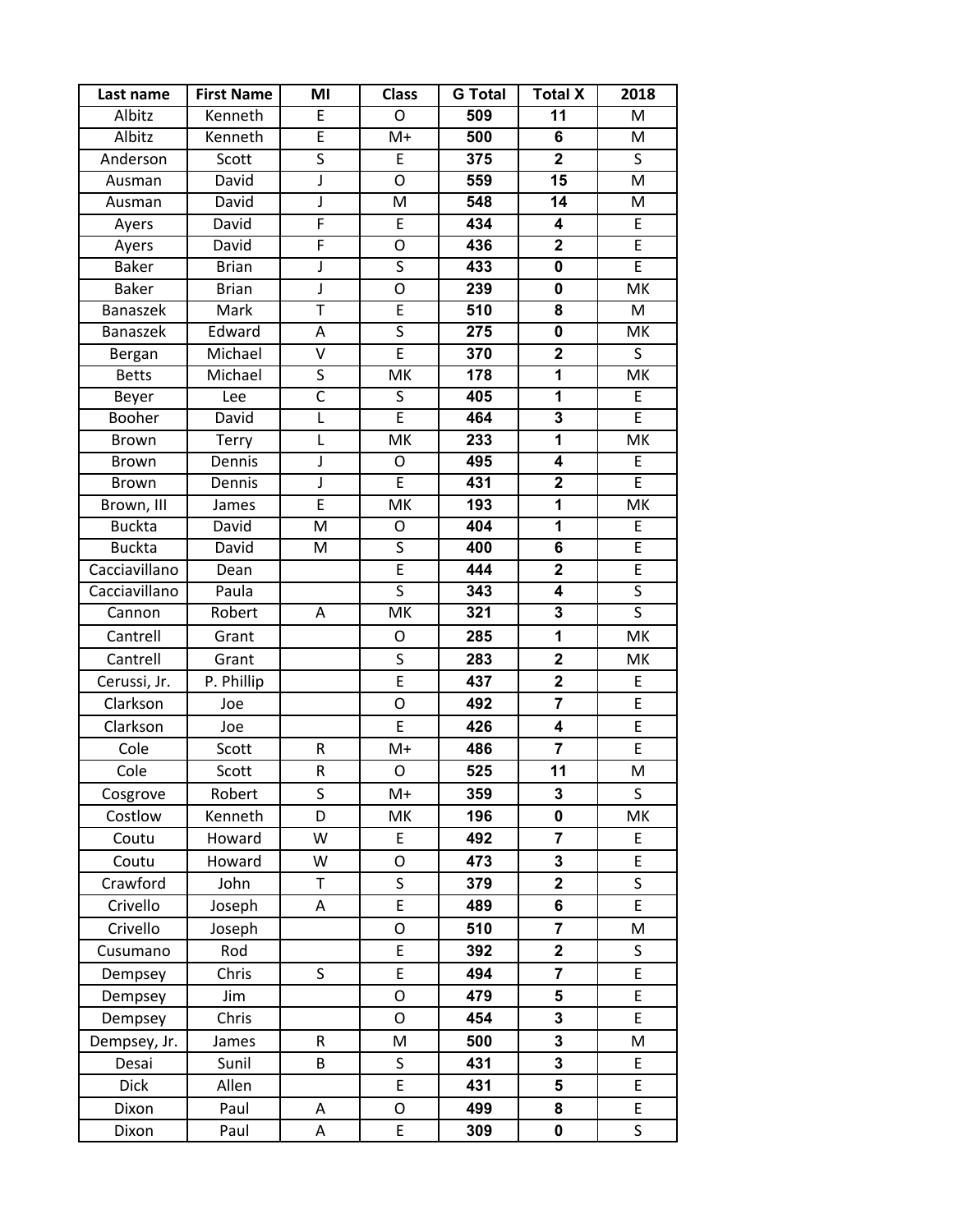| Last name   | <b>First Name</b> | MI           | <b>Class</b>            | <b>G</b> Total | <b>Total X</b>          | 2018 |
|-------------|-------------------|--------------|-------------------------|----------------|-------------------------|------|
| Drinkard    | Paul              | Α            | E                       | 391            | 1                       | S    |
| Duffy       | Louis             | W            | MK                      | 243            | $\mathbf 0$             | MK   |
| Esposito    | Christopher       |              | M                       | 552            | 13                      | M    |
| Fay, Jr.    | James             | R            | O                       | 424            | $\mathbf 2$             | E    |
| Fay, Jr.    | James             | R            | $\sf S$                 | 366            | $\mathbf 0$             | S    |
| Fox         | Ronald            | B            | E                       | 520            | 12                      | M    |
| Gannon      | David             | P            | O                       | 527            | 8                       | M    |
| Gannon      | David             | P            | E                       | 505            | $\overline{7}$          | M    |
| Gilbert     | Jonathan          | E            | $M+$                    | 162            | $\pmb{0}$               | MK   |
| Gill        | Rick              |              | S                       | 342            | $\mathbf 2$             | S    |
| Gilmore     | Robin             |              | O                       | 528            | 6                       | M    |
| Gilmore     | Robin             |              | E                       | 515            | 5                       | M    |
| Glinos      | Chris             |              | M                       | 502            | $\overline{\mathbf{4}}$ | M    |
| Glinos      | Chris             |              | O                       | 499            | $\overline{\mathbf{r}}$ | E    |
| Golling     | Richard           | M            | $M+$                    | 173            | $\mathbf 0$             | MK   |
| Gosiewski   | Paul              | $\mathsf C$  | E                       | 422            | $\overline{\mathbf{2}}$ | E    |
| Hamilton    | Rick              | D            | O                       | 526            | 15                      | M    |
| Hamilton    | Rick              | D            | M                       | 513            | 13                      | M    |
| Harper      | Albert            | B            | E                       | 428            | $\mathbf 2$             | E    |
| Harper      | Jennifer          | E            | MK                      | 196            | 1                       | MK   |
| Harting     | George            | F            | M                       | 448            | $\overline{\mathbf{4}}$ | E    |
| Henson      | Anne Marie        |              | $M+$                    | 194            | 1                       | MK   |
| Herbst      | James             | G            | $M+$                    | 85             | $\overline{\mathbf{2}}$ | MK   |
| Hockenbury  | Robert            | $\mathsf{L}$ | E                       | 331            | 1                       | S    |
| Hockenbury  | Robert            |              | O                       | 436            | $\overline{\mathbf{4}}$ | E    |
| Horrocks    | Milford           |              | MK                      | 349            | $\pmb{0}$               | S    |
| Horvath     | Gerald            | W            | S                       | 360            | $\overline{\mathbf{2}}$ | S    |
| Hughes      | John              |              | M                       | 517            | 8                       | M    |
| Kier        | Joseph            | M            | E                       | 487            | 5                       | E    |
| Kavelak     | Jacob             | R            | $\overline{\mathsf{S}}$ | 513            | 11                      | M    |
| Kavelak     | Jacob             | R            | O                       | 428            | 3                       | E    |
| Kelly       | Frank             | J            | MK                      | 238            | 0                       | MK   |
| Kern        | Gene              |              | E                       | 452            | 3                       | E    |
| King        | Mark              |              | M                       | 561            | $\overline{\mathbf{7}}$ | M    |
| Kipp        | Lawrence          | H            | $M+$                    | 343            | 1                       | S    |
| Kippenbrock | Frank             | $\mathsf J$  | E                       | 512            | $\overline{\mathbf{r}}$ | M    |
| Langley     | Stewart           |              | MK                      | 284            | $\mathbf 2$             | MK   |
| LeClair     | Fred              | M            | $M+$                    | 330            | 1                       | S    |
| LeClair     | Fred              | М            | O                       | 320            | $\mathbf 2$             | S    |
| Leidy       | Roy               |              | M                       | 572            | 17                      | HM   |
| Leidy       | Roy               |              | O                       | 561            | 15                      | M    |
| Mack        | Martin            |              | E                       | 444            | 5                       | E    |
| Main        | Jeremiah          |              | $M+$                    | 442            | 4                       | E    |
| Main        | Jeremiah          |              | O                       | 368            | 1                       | S    |
| Malloy      | Dolan             | $\mathsf J$  | S                       | 357            | $\mathbf{2}$            | S    |
| Mangino     | Richard           | A            | E                       | 496            | 4                       | E    |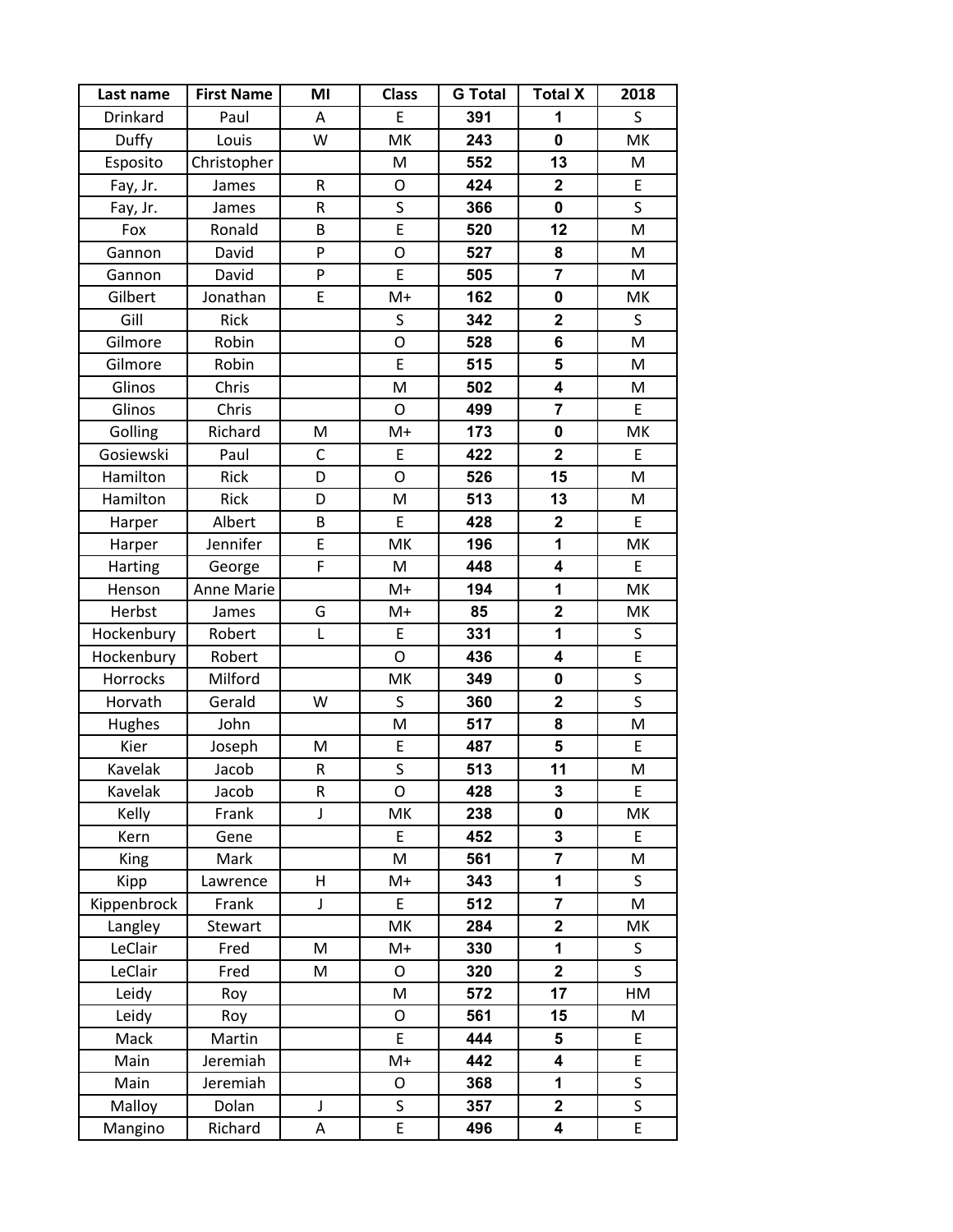| Last name  | <b>First Name</b> | MI | <b>Class</b>   | <b>G</b> Total | <b>Total X</b>          | 2018 |
|------------|-------------------|----|----------------|----------------|-------------------------|------|
| Mansfield  | Richard           |    | S              | 431            | 4                       | E    |
| Marleveld  | Kenny             |    | E              | 341            | 1                       | S    |
| Marsden    | Luke              |    | E              | 502            | 3                       | M    |
| McBride    | William           |    | MK             | 341            | $\mathbf 1$             | S    |
| McCracken  | Michael           | W  | $M+$           | 248            | 1                       | MK   |
| McCracken  | Michael           | W  | O              | 221            | $\mathbf 0$             | MK   |
| McMonagle  | Rich              |    | MK             | 283            | 1                       | MK   |
| Mendez     | Luke              |    | $\overline{O}$ | 485            | $\overline{\mathbf{2}}$ | E    |
| Mercado    | Angelo            | N  | MK             | 449            | 1                       | E    |
| Merluzzi   | Frederick         | M  | E              | 452            | $\mathbf 2$             | E    |
| Miccolucci | Rick              |    | S              | 376            | $\overline{\mathbf{2}}$ | S    |
| Mihalic    | Raymond           | P  | $\mathsf S$    | 264            | $\pmb{0}$               | MK   |
| Mitzak     | John              | V  | MK             | 214            | $\mathbf 0$             | MK   |
| Molesworth | David             | Α  | $M+$           | 251            | $\pmb{0}$               | MK   |
| Mosier     | Scott             |    | E              | 519            | $\overline{\mathbf{r}}$ | M    |
| Mosier     | Charles           |    | E              | 371            | 4                       | S    |
| Neiley     | Amy               |    | MK             | 253            | $\overline{\mathbf{2}}$ | MK   |
| Noll       | Christopher       | W  | S              | 400            | $\mathbf 0$             | E    |
| Noll       | Christopher       | W  | $\overline{O}$ | 332            | 1                       | S    |
| O'Hara     | Timothy           | P  | MK             | 358            | 3                       | S    |
| O'Hara     | Timothy           | P  | O              | 324            | 1                       | S    |
| Oliver     | Kevin             | Α  | S              | 403            | 1                       | E    |
| Otero      | Angelo            | R  | MK             | 135            | $\mathbf 0$             | MK   |
| Papinchak  | Robert            | J  | S              | 311            | 3                       | S    |
| Pardee     | Darrell           |    | S              | 320            | $\overline{\mathbf{2}}$ | S    |
| Perelli    | Lester            | Α  | E              | 330            | $\pmb{0}$               | S    |
| Perozzi    | Duane             |    | M              | 483            | $\overline{7}$          | E    |
| Phillips   | Steven            | J  | O              | 343            | 3                       | S    |
| Phillips   | Steven            |    | MK             | 233            | $\mathbf 2$             | MK   |
| Pokojni    | Joseph            |    | MK             | 228            | 1                       | MK   |
| Popovich   | Matthew           | M  | S              | 455            | 7                       | E    |
| Potoka     | Michael           |    | O              | 136            | 0                       | MK   |
| Potoka     | Michael           |    | $M+$           | 78             | $\mathbf 0$             | MK   |
| Powell     | Patrick           |    | O              | 525            | 4                       | M    |
| Powell     | Patrick           | B  | M              | 511            | $\overline{7}$          | M    |
| Putt       | Douglas           | E  | S              | 409            | 1                       | E    |
| Quinn      | Steve             |    | MK             | 199            | $\pmb{0}$               | MK   |
| Quinn      | Steven            |    | O              | 294            | 1                       | MK   |
| Reynolds   | Randy             | V  | MK             | 128            | 0                       | MK   |
| Riley      | Joe               |    | E              | 339            | 3                       | S    |
| Robbins    | Daniel            | W  | O              | 407            | 6                       | E    |
| Robbins    | Douglas           | P  | S              | 405            | 5                       | E    |
| Robbins    | Daniel            | W  | S              | 359            | $\pmb{0}$               | S    |
| Robbins    | Douglas           | P  | O              | 297            | 0                       | MK   |
| Robbins    | Joseph            | А  | MK             | 261            | 0                       | MK   |
| Robbins    | Joseph            | А  | O              | 172            | 0                       | MK   |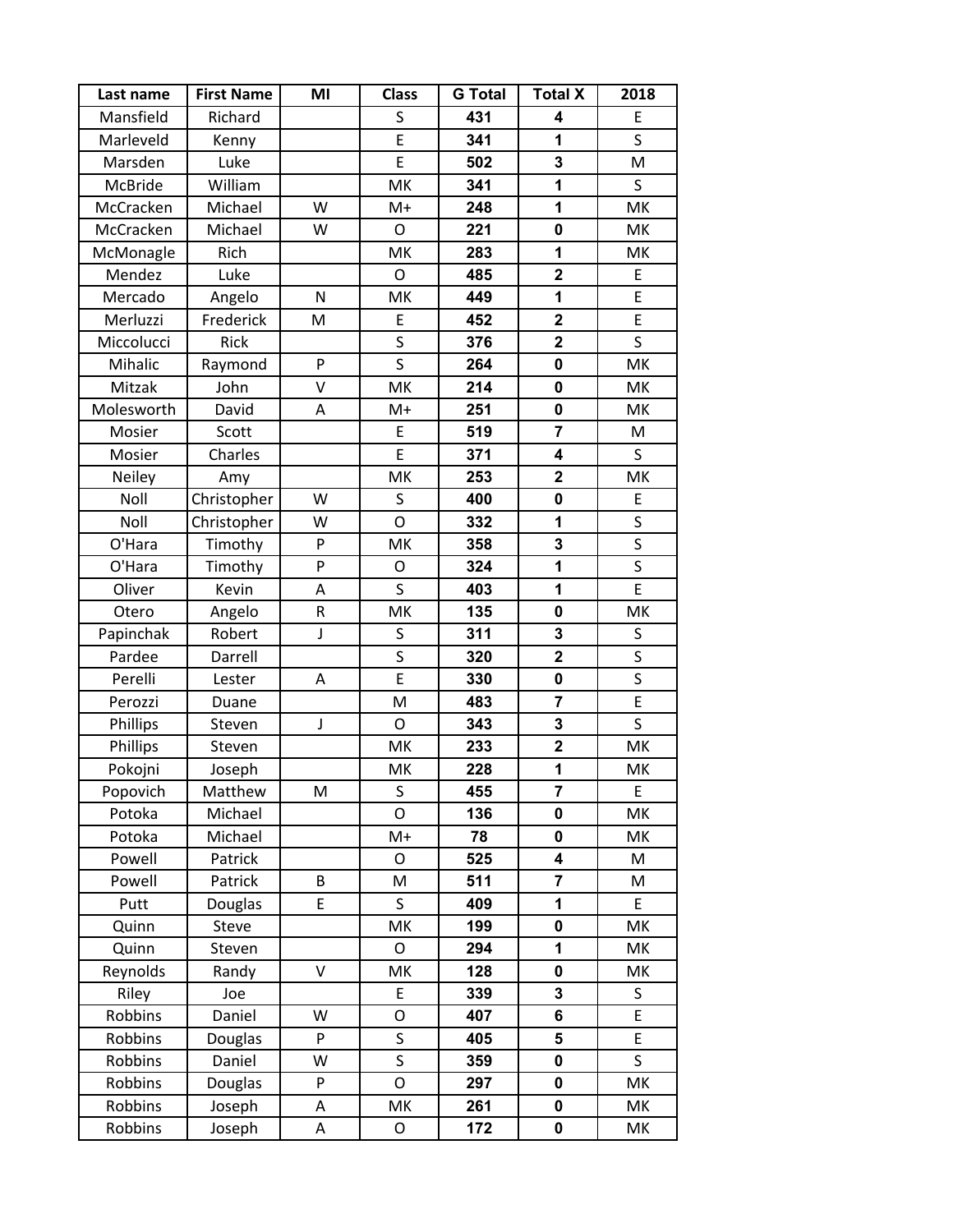| Last name        | <b>First Name</b> | MI          | <b>Class</b>   | <b>G</b> Total | <b>Total X</b>          | 2018         |
|------------------|-------------------|-------------|----------------|----------------|-------------------------|--------------|
| Rondinelli       | Charles           | A           | $M+$           | 309            | $\mathbf 0$             | $\sf S$      |
| Rotondo          | Daniel            | J           | $\sf S$        | 406            | 1                       | E            |
| Ruffing          | Joshua            | E           | $\overline{O}$ | 542            | 6                       | M            |
| Ruffing          | Joshua            | E           | M              | 538            | 8                       | M            |
| Saenz            | Robert            |             | O              | 492            | 9                       | E            |
| Saenz            | Robert            |             | E              | 462            | 4                       | E            |
| Salerno          | Michael           |             | MK             | 360            | 0                       | $\sf S$      |
| Schrimp          | Roy               | E           | $\mathsf S$    | 381            | $\overline{\mathbf{4}}$ | $\mathsf{S}$ |
| Serfass          | Paul              | MI          | MK             | 204            | $\mathbf 0$             | MK           |
| Shaw             | Lawrence          | Α           | O              | 342            | 1                       | $\mathsf S$  |
| Shaw             | Lawrence          | Α           | S              | 274            | $\mathbf 0$             | MK           |
| Sheriff          | Gordon            | E           | MK             | 266            | 0                       | MK           |
| Simcox           | Walter            | W           | S              | 172            | 1                       | MK           |
| Slaymaker        | Mark              |             | E              | 456            | 3                       | E            |
| Smedley          | Wesley            | E           | $\sf S$        | 303            | $\overline{\mathbf{2}}$ | S            |
| Solow            | Robin             |             | $\circ$        | 413            | $\overline{\mathbf{4}}$ | E            |
| Solow            | Robin             |             | $M+$           | 362            | $\overline{\mathbf{2}}$ | $\sf S$      |
| Spano            | Robert            | M           | MK             | 357            | 4                       | $\mathsf{S}$ |
| <b>Staniskis</b> | Alan              |             | МK             | 269            | 1                       | MK           |
| Steven           | Kendall           |             | E              | 434            | $\overline{\mathbf{4}}$ | E            |
| Stone            | Robert            | G           | MK             | 329            | 3                       | $\sf S$      |
| Strickland       | Charles           | E           | E              | 471            | 8                       | E            |
| Strohm           | Albert            |             | MK             | 248            | 1                       | MK           |
| Sturm            | Raymond           | J           | M              | 522            | 4                       | M            |
| Sturm            | Raymond           |             | O              | 502            | $\overline{\mathbf{2}}$ | M            |
| Summersgill      | George            | R           | M              | 502            | $\overline{\mathbf{4}}$ | M            |
| Tanner           | Tom               | R           | $M+$           | 468            | 4                       | $\mathsf E$  |
| Thase            | Austin            | E           | O              | 543            | 8                       | M            |
| Thase            | Austin            | E           | M              | 540            | 5                       | M            |
| Thomas           | Michael           | A           | E              | 472            | 5                       | $\mathsf E$  |
| <b>Travis</b>    | Mark              |             | $M+$           | 253            | 0                       | MK           |
| Travis           | Mark              |             | O              | 220            | 1                       | МK           |
| Tridente         | Mario             |             | E              | 398            | 4                       | S            |
| Vangorden        | Alexander         |             | M+             | 470            | $\mathbf 2$             | E            |
| Vanner           | <b>Barbara</b>    | $\mathsf J$ | E              | 394            | $\mathbf 0$             | $\mathsf{S}$ |
| Vaughn           | Raymond           |             | MK             | 299            | 0                       | MK           |
| Vollmer          | Patrick           |             | O              | 489            | 4                       | E            |
| Vollmer          | Patrick           | W           | E              | 444            | 5                       | E            |
| Volz             | William           | J           | $\sf S$        | 286            | $\mathbf 2$             | MK           |
| Volz             | William           | J           | O              | 238            | $\mathbf 0$             | MK           |
| Waychoff         | Joshua            |             | O              | 544            | 11                      | M            |
| Waychoff         | Joshua            | D           | M              | 530            | 5                       | M            |
| Waychoff         | James             | M           | E              | 495            | 5                       | E            |
| Waychoff         | James             | Μ           | 0              | 494            | 3                       | E            |
| Waychoff         | Matthew           | J           | E              | 455            | $\mathbf 2$             | E            |
| Waychoff         | Matthew           | J           | O              | 430            | 1                       | E            |